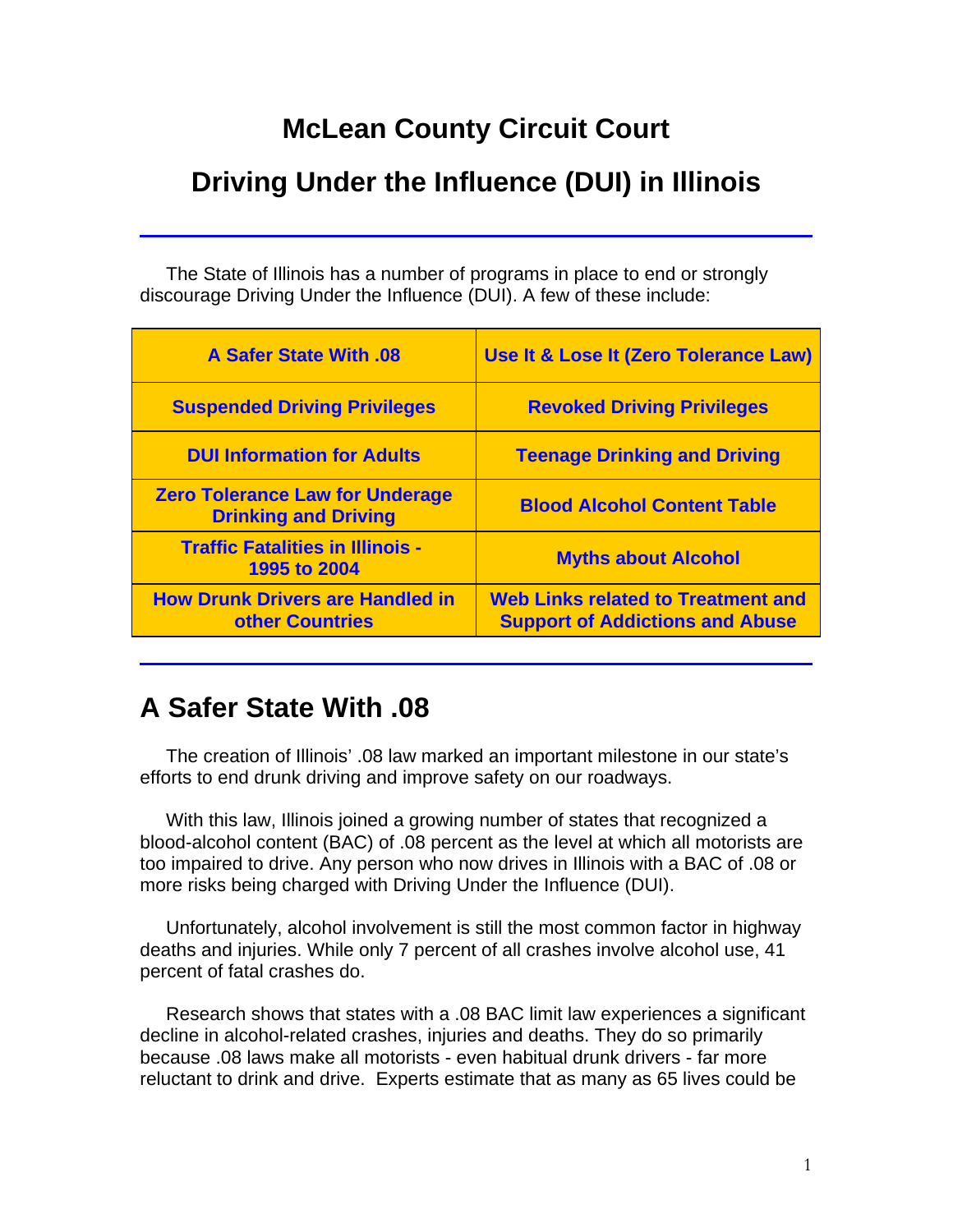saved each year in Illinois - and thousands of injuries prevented - due to the .08 law.

 By setting a lower limit on the amount of alcohol motorists can consume before driving, we hope Illinois can also save lives and spare more families from heartbreaking, needless tragedies.

### *What is .08?*

 In Illinois, a person with a BAC of .08 is considered legally drunk. A driver's BAC is determined by the ratio of alcohol to breath or blood and may be measured by a breathalyzer or blood test.

 Any person found operating a motor vehicle in Illinois with a BAC of .08 percent or more can be charged with Driving Under the Influence. A DUI arrest triggers an automatic suspension of one's drivers license.

#### *Is a person really impaired at .08 BAC?*

 Research shows that critical driving skills are impaired for anyone with a .08 BAC. A driver's attention, comprehension and re-action times are substantially diminished at .08 BAC. Specific skills, such as lane changing, braking and acceleration, also are significantly affected.

 At .08 BAC, a driver is 11 times more likely to be killed in a single vehicle crash than a non-drinking driver.

#### *How does the law affect you?*

 The .08 BAC limit encourages people to think twice about getting behind the wheel after they have had too much to drink. Drivers must make responsible decisions about transportation - before they drink - such as using a designated driver or calling a cab.

#### *What are the consequences of a DUI?*

 Driving Under the Influence is a serious criminal offense with devastating consequences.

- A person caught driving with a BAC of .08 percent or more can be arrested and charged with DUI and will face an automatic driver's license suspension. A DUI charge can result in the offender being handcuffed, booked, finger printed and put in jail.
- Getting a DUI is costly, embarrassing and leaves a permanent blemish on a person's driving record. Bail bond, fines, attorney fees, court costs, increased insurance premiums and alcohol education programs all contribute to the \$9,000 average cost to a DUI offender.
- By far, the most devastating consequences of DUI are thousands of needless, senseless injuries and deaths. Nationally, more than 17,000 people die each year in alcohol-related crashes, and about 1 million people are injured.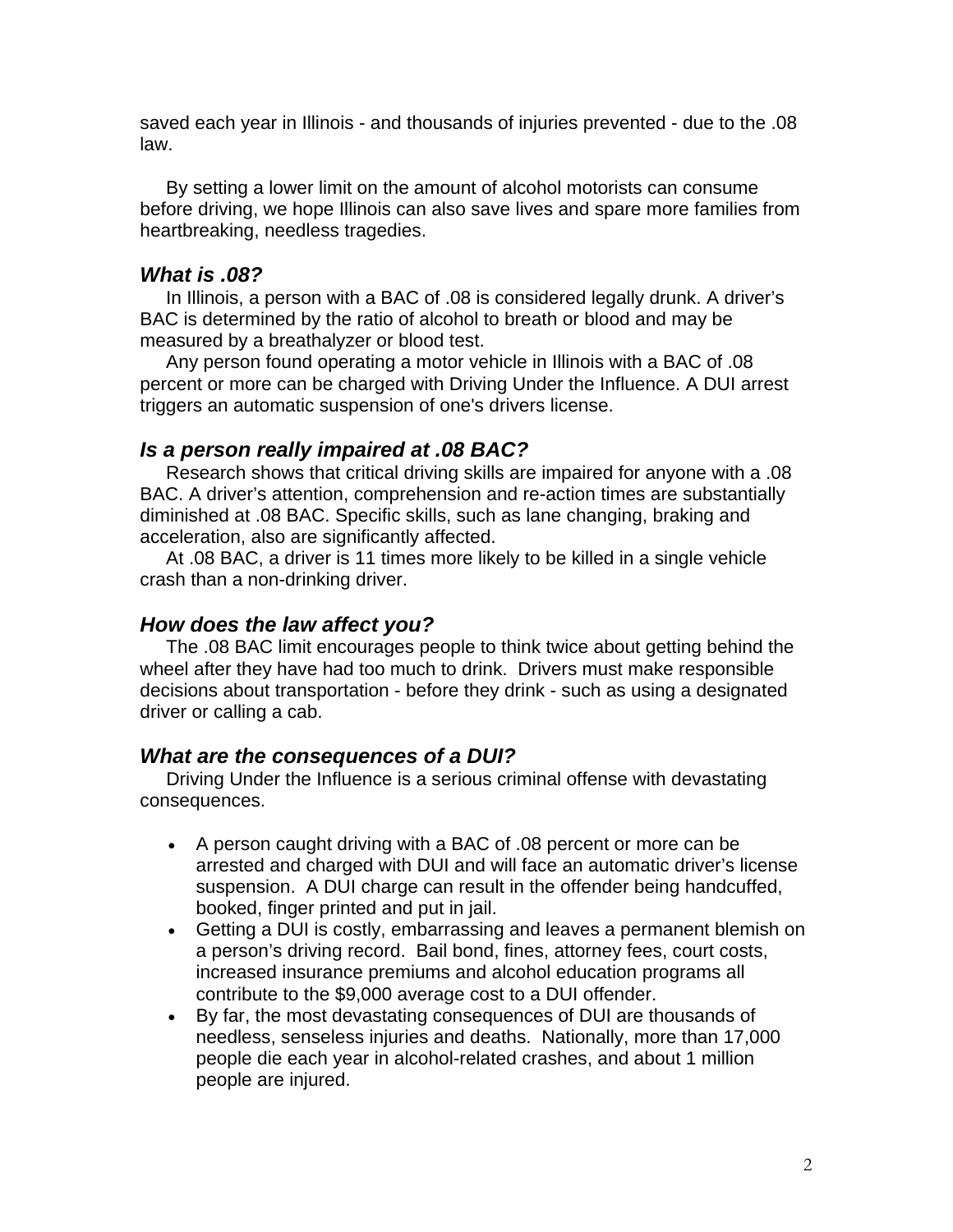### *What can you do?*

- Think before you drink. Before you begin drinking, choose a designated driver — a person who voluntarily abstains from drinking alcohol and pledges to take everyone home safely.
- If you or someone you know has been drinking, arrange for a taxi or other means of safe transportation home.
- Keep in mind that alcohol impairs judgment. After consuming several drinks you may convince yourself that you can drive safely. Statistics prove otherwise.

# **Use It & Lose It (Zero Tolerance Law)**

 Under the "Use It & Lose It" zero tolerance law, drivers under age 21 with any trace of alcohol in their systems will lose their driving privileges. A zero tolerance offense involves the following administrative penalties as outlined below.

 Underage drivers are charged with driving under the influence if there is any trace of alcohol, any illegal drugs in their system or if the arresting officer believes the driver to be chemically impaired. A DUI conviction involves both administrative and criminal penalties and will result in both the revocation of the driver's license and the suspension of vehicle registration privileges.

| <b>Penalties for drinking</b><br>and driving under age 21 | <b>Zero Tolerance</b><br>(BAC of .01 or greater)                                                                                                        | <b>DUI Conviction</b><br>(BAC of .08 or greater) |
|-----------------------------------------------------------|---------------------------------------------------------------------------------------------------------------------------------------------------------|--------------------------------------------------|
| Loss of driving privileges<br>1st violation               | 3 months                                                                                                                                                | 2 years minimum                                  |
| <b>Test Refusal</b><br>1st violation                      | 6 months                                                                                                                                                | 2 years minimum                                  |
| Loss of driving privileges<br>2nd violation               | $1$ year                                                                                                                                                | Until age 21 or 3 years minimum                  |
| <b>Test Refusal</b><br>2nd violation                      | 2 years                                                                                                                                                 | Until age 21 or 3 years minimum                  |
| <b>Effect on driving record</b>                           | <b>Except during suspension period Permanently on public driving</b><br>not on public driving record as<br>long as there is no subsequent<br>suspension | record                                           |

### **Frequently asked questions regarding the zero tolerance law**:

### *What leads to testing for alcohol?*

 A police officer will test for alcohol if, after issuing a citation for any traffic offense, he or she has probable cause to believe a driver has consumed alcohol. Based on the driver's physical condition or the police officer's first-hand knowledge, a test may be requested.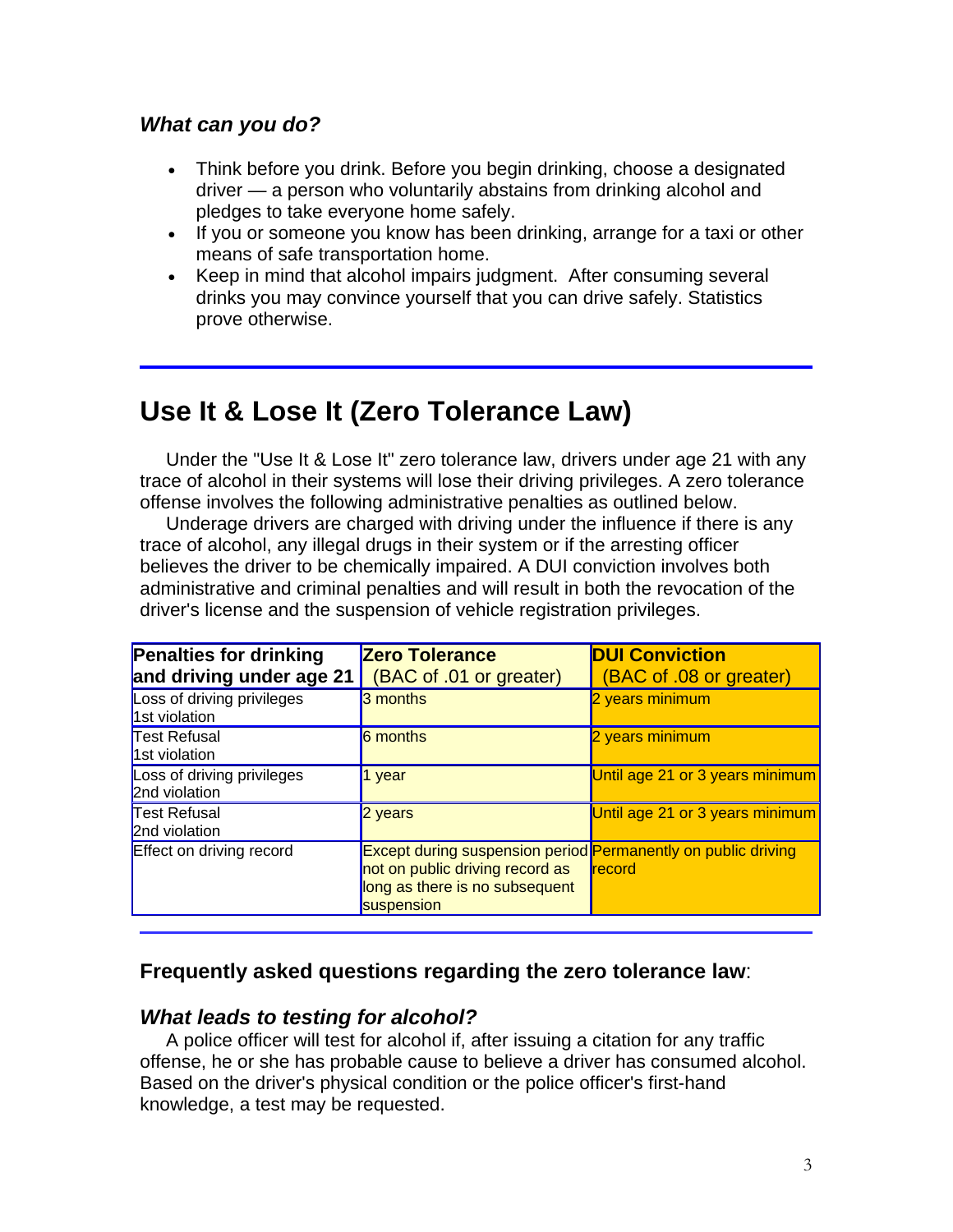## *Aside from the loss of driving privileges and possible fines and jail time, what other consequences can drinking and driving have?*

 Drinking and driving can result in injuries or death of the driver, passengers, and others. It leads to high insurance costs, mandatory alcohol evaluation and treatment, court and attorney fees and negative long-term effects on your driving record and job opportunities.

#### *Are there any exceptions to suspension?*

 The only people not subject to this law are those who consumed alcohol in a religious service or ceremony, or those who ingested the prescribed or recommended dosage of medicine containing alcohol. This evidence can be presented at an administrative hearing and does not require a court appearance.

#### *Under what conditions can a person drive while suspended?*

A restricted driving permit can be issued after a portion of the suspension period has passed to relieve undue hardship. It may allow driving for specific employment or educational purposes as well as for obtaining medical care.

 If you have additional questions, please contact the Secretary of State's office at:

#### **Driver Services Department**

2701 South Dirksen Parkway Springfield, IL 62723 217/785-9323 in Springfield

# **SUSPENDED DRIVING PRIVILEGES**

 The State of Illinois has declared a policy that a driver who is impaired by alcohol and/or drugs is a threat to the public safety and welfare. In order to minimize the threat to public safety, the State of Illinois has deemed it appropriate to suspend an intoxicated drivers license.

 A statutory summary suspension means that driving privileges will be withdrawn for a specified period of time and then reinstated. This will be imposed if the blood alcohol content (BAC) of the driver is .08 or greater or if the driver refuses to submit to or fails a chemical testing. A first offender will automatically receive a three (3) month suspension for a BAC of .08 or greater and an automatic six (6) month suspension for refusal to submit to chemical testing.

 The officer will take the driver's license during the arrest and issue a temporary receipt to drive for 45 days. The statutory summary suspension begins on the 46th day after the arrest, and driving privileges are automatically suspended.

First-time DUI offenders may apply to the court for a judicial driving permit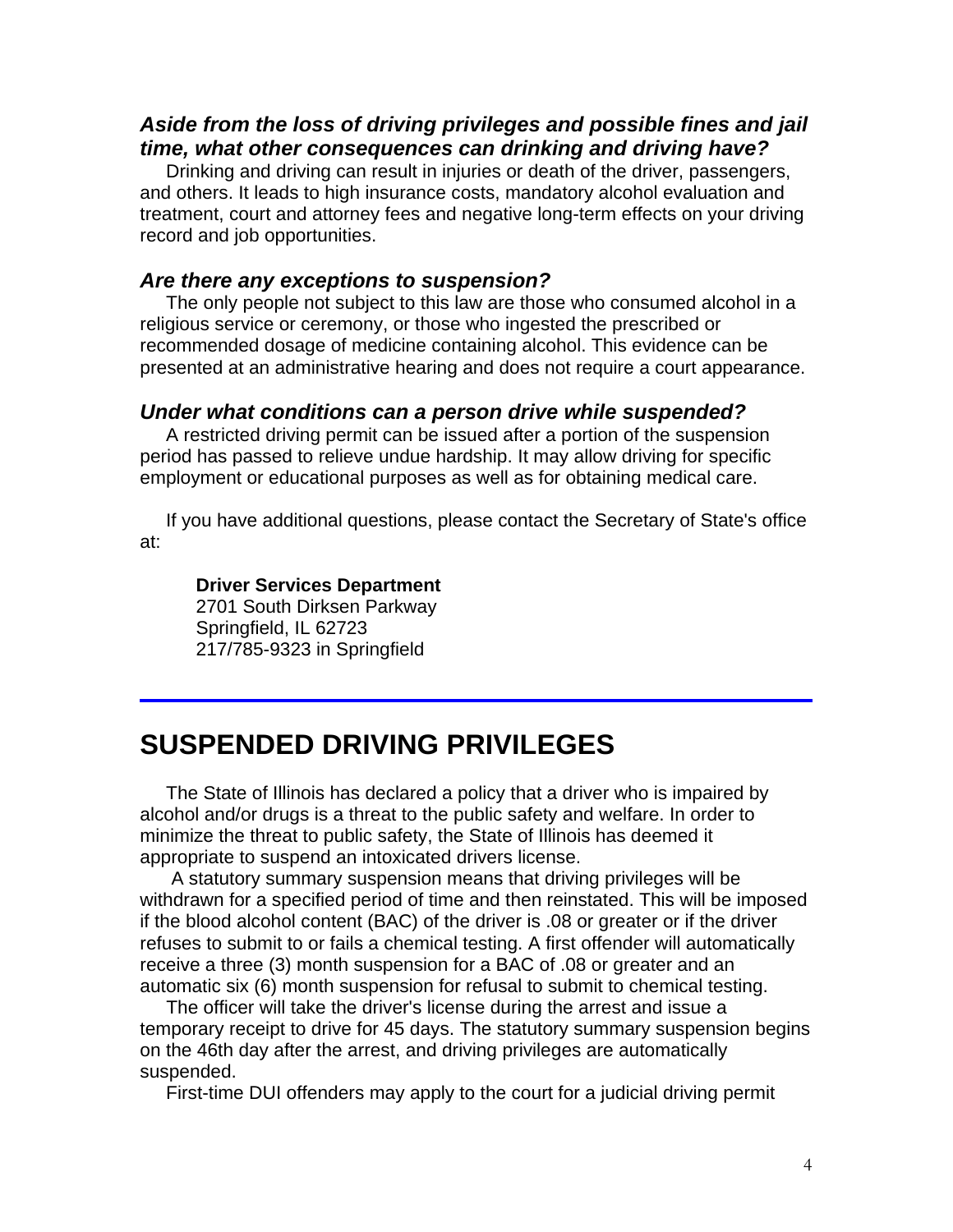(JDP) which would allow them to drive during the suspension (only under certain conditions and when no other form of transportation is available). However, the person must provide the court with a current alcohol and drug evaluation and must prove that a hardship exists.

# **REVOKED DRIVING PRIVILEGES**

 If you are convicted of a DUI, your license will be revoked. Unlike the statutory summary suspension, a revoked license is not automatically reinstated at the end of a period of time.

 **A driver whose license has been revoked** must meet the following requirements to have his/her driving privileges reinstated:

1. The driver must undergo an alcohol and drug evaluation. Proof of treatment must be submitted if a problem is indicated.

2. An alcohol and drug remedial education program must be completed.

3. The driver must appear before a Secretary of State hearing officer. Hearings for first offenders may take place at regional driver services facilities.

Subsequent offenders must attend a formal hearing in Springfield, Chicago, Mt. Vernon or Hillside.

#### **At the informal or formal hearing**:

1. The person's overall driving record, the seriousness of the offense, and the driver's remedial efforts will all be considered.

2. The driver must demonstrate that public safety will not be endangered.

### **Prior to reinstatement, a revoked driver is also required by law to**:

- 1. Pay a \$60.00 reinstatement fee.
- 2. File proof of financial responsibility.
- 3. Pass the full drivers license examination and pay application fee.

 A driver whose license is revoked for a DUI conviction may apply to the Secretary of State's office for a restricted driving permit (RDP). This permit allows a person to drive during the revocation period for employment, educational and/or medical purposes when no other form of transportation is available. Appearance before a hearing officer in the Secretary of State's Department of Administrative Hearings and certain criteria must be met before the driver is issued an RDP. Additionally, the offender must provide proof of remedial education or rehabilitation, present a current professional drug and alcohol evaluation, and prove that a hardship exists.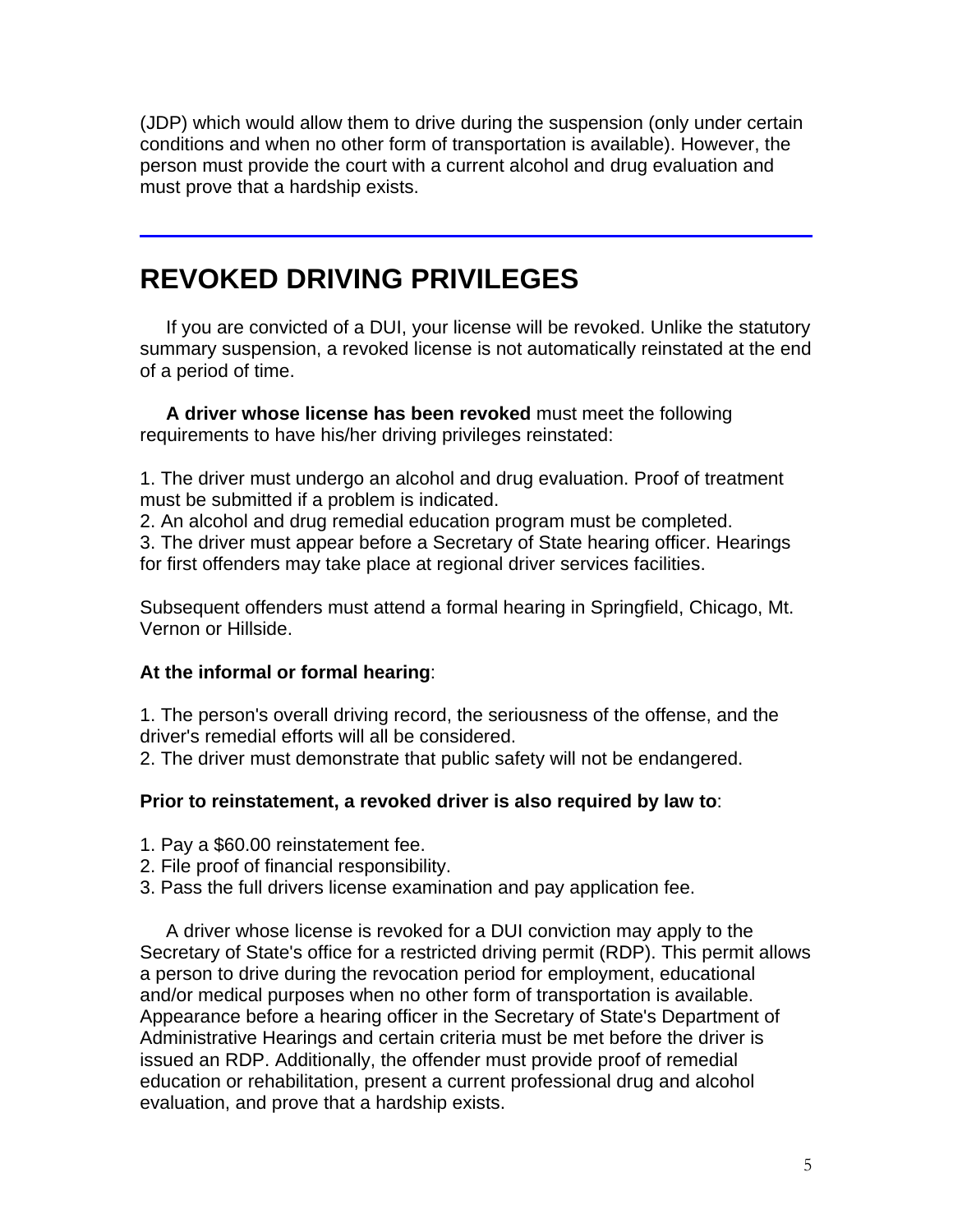# **DUI Information for Adults**

# **DUI Conviction Penalties**

# **First DUI conviction**

- $\circ$  Loss of full driving privileges for a minimum of one (1) year.
- o Possible imprisonment for up to one (1) year.
- o Maximum fine of \$2,500.

# **Second DUI Conviction**

- o Minimum five (5) year loss of full driving privileges for a second conviction within a twenty (20) year period.
- o Mandatory five (5) days in jail or thirty (30) days community service for a second conviction within a five (5) year period.
- o Possible imprisonment for up to one (1) year.
- o Maximum fine of \$2,500.

# **Third DUI Conviction - Class 4 felony**

- $\circ$  Loss of full driving privileges for a minimum of six (6) year.
- $\circ$  Possible imprisonment for up to three (3) years.
- o Maximum fine of \$10,000.

## **Other Alcohol Offenses**

## **Felony DUI**

- o Class 4 felony (following a crash resulting in great bodily harm or permanent disfigurement.)
- $\circ$  Loss of full driving privileges for a minimum of one (1) year.
- o Possible imprisonment for one (1) to three (3) years.
- o Maximum fine of \$10,000.

# **Providing Alcohol to a Person Under Age 21**

- o Possible imprisonment for up to one (1) year.
- o Subject to a maximum fine of not less than \$2,500.

# **Illegal Transportation of an Alcoholic Beverage**

o Maximum fine of \$1,000.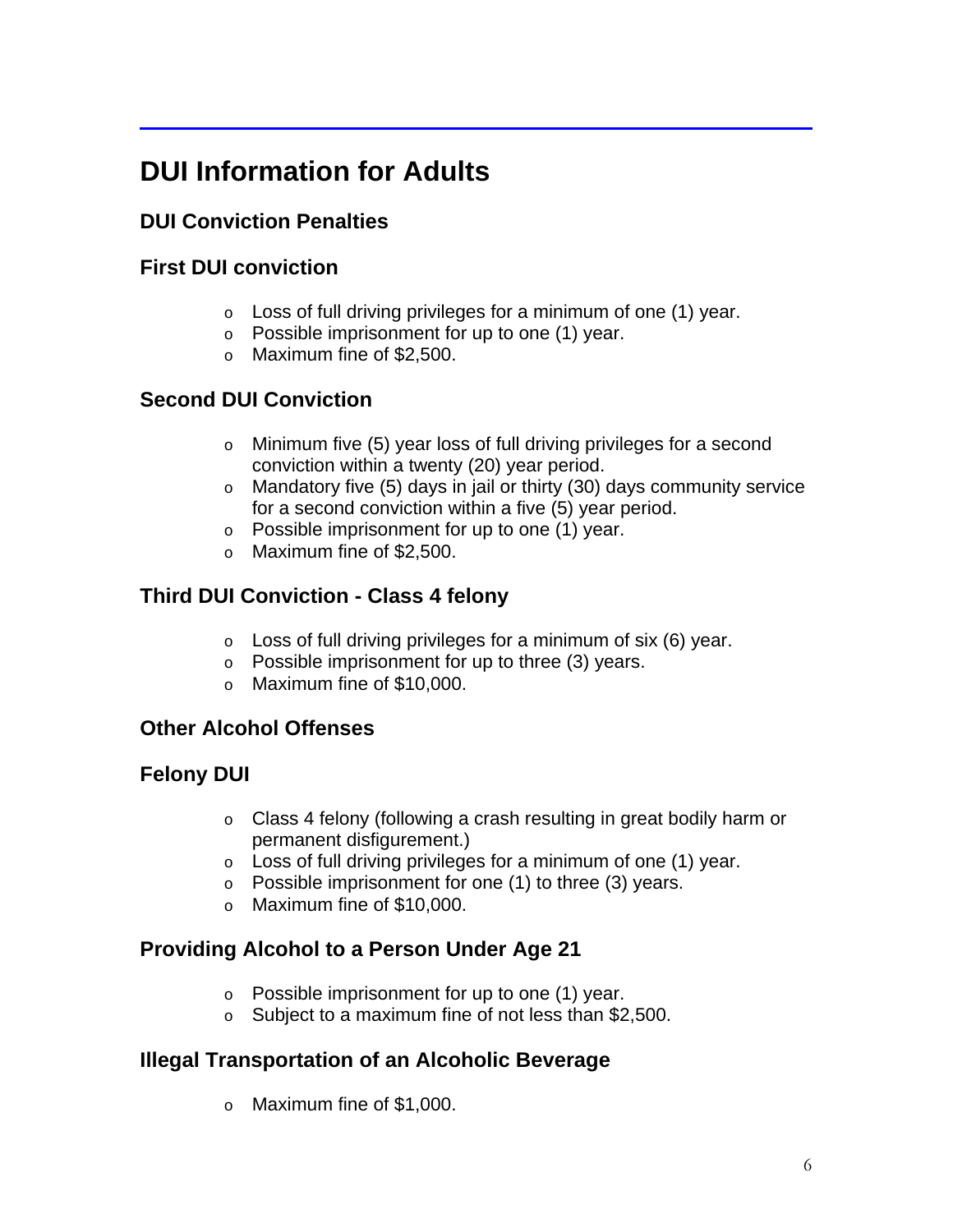- o Point-assigned violation will be entered on drivers record.
- o Drivers license suspension for a second conviction in a 12-month period.

## **Knowingly Permitting a Driver Under the Influence to Operate a Vehicle**

- o Possible imprisonment for up to one (1) year.
- o Maximum fine of \$2,500.

### **DUI with a minor in the vehicle**

- $\circ$  Six (6) month minimum sentence
- o A \$1,000 fine and 200 hours of community service for individuals convicted of a Class A misdemeanor for their first conviction of DUI with a minor in the vehicle.
- $\circ$  If bodily injury occurs as a result of the individual's impairment, they could be charged with a Class 4 felony and receive a sentence of one (1) to three (3) years imprisonment and a \$2,500 fine.

## **Summary Suspension**

#### **First Offense**

- A chemical test indicating a BAC of .08 or greater results in a mandatory three-month drivers license suspension.
- Refusal to submit to a chemical test(s) results in a six (6) month license suspension.

#### **Subsequent Offenses**

Refusal to submit to a chemical test(s), or test results indicating a BAC of .08 or greater, results in a mandatory twelve (12) months drivers license suspension.

# **Teenage Drinking and Driving**

 Drivers under age 21 represent 10% of licensed drivers but are involved in 17% of alcohol-related fatal crashes. If you are arrested for DUI you will be handcuffed and taken to jail. What will your parents say when you call home and tell them you are in jail? Illinois DUI laws for drivers under 21 years of age are tough and will effect your life for years-- if you live that long.

 Crashes are a leading cause of death for teens. Nationally, six individuals between the ages of 15 - 20 die in motor vehicle crashes each day. About 2 in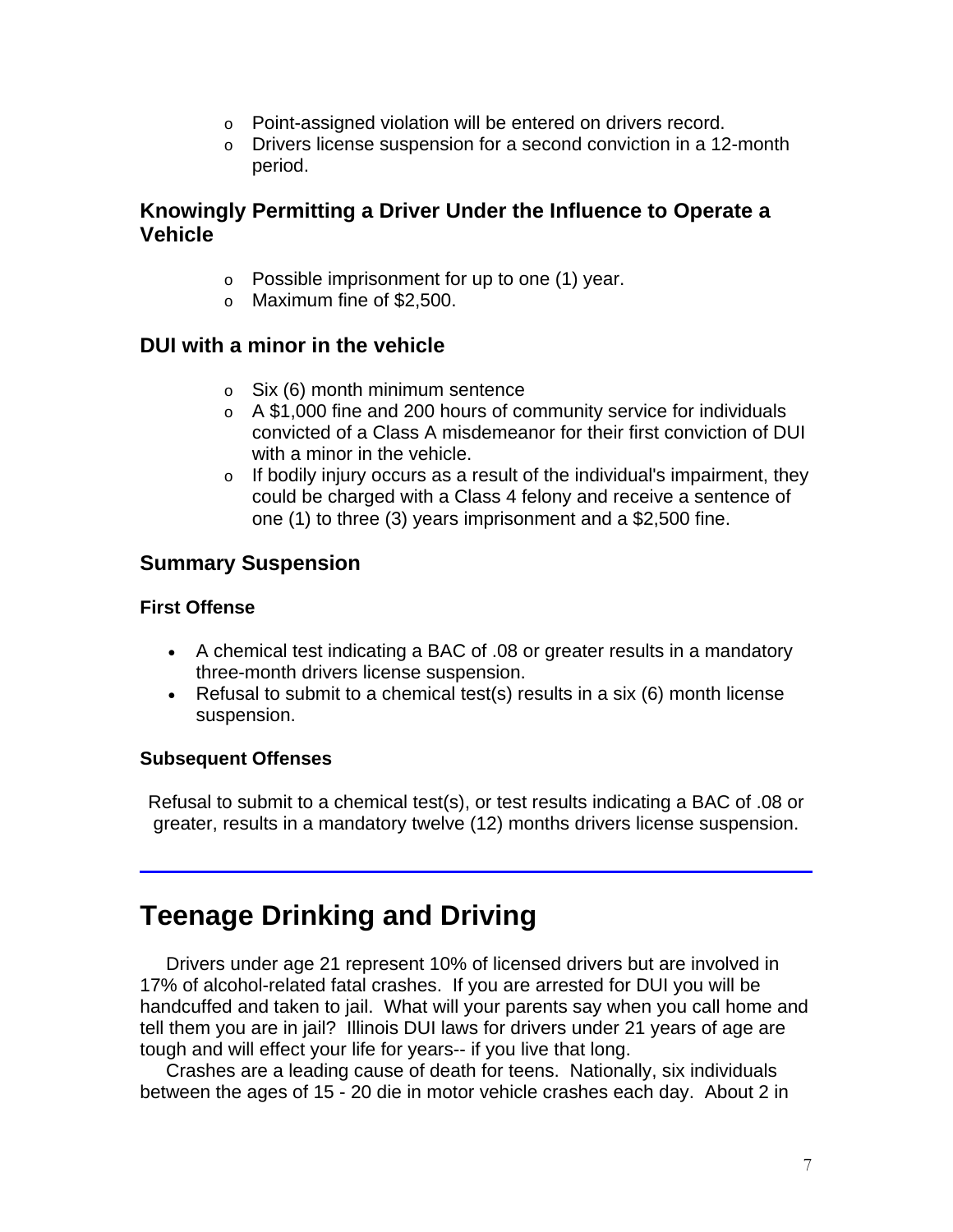every 5 Americans will be involved in an alcohol-related crash at some time in their lives.

The average college student spends more money for alcohol than for books.

# **Legal Consequences of Underage Drinking and Driving**

## **First Underage 21 DUI Conviction**

- $\circ$  Loss of full driving privileges for a minimum of two (2) years.
- o Possible imprisonment for up to one (1) year.
- o Maximum \$2,500 fine.

## **Second Underage 21 DUI Conviction**

- $\circ$  Loss of full driving privileges for a minimum of three years or until age 21, whichever is longer.
- o Mandatory 48 hours in jail or ten (10) days of community service.
- o Possible imprisonment for up to one (1) year.
- o Maximum \$2,500 fine.

## **Third Underage 21 DUI Conviction - Class 4 Felony**

- $\circ$  Loss of full driving privileges for a minimum of six (6) years.
- $\circ$  Possible imprisonment of one (1) to three (3) years.
- o Maximum \$25,000 fine.

# **Felony DUI**

**Class 4 Felony** (Following a crash resulting in great bodily harm or permanent disfigurements)

- $\circ$  Loss of full driving privileges for a minimum of one (1) year.
- $\circ$  Possible imprisonment of one (1) to three (3) years.
- o Maximum first time fine of \$10,000.

### **Underage Illegal Transportation of an Alcoholic Beverage**

- o Maximum fine of \$1,000.
- o Drivers license suspended for first conviction.
- o Drivers license revoked for a second conviction.

### **Summary Suspension**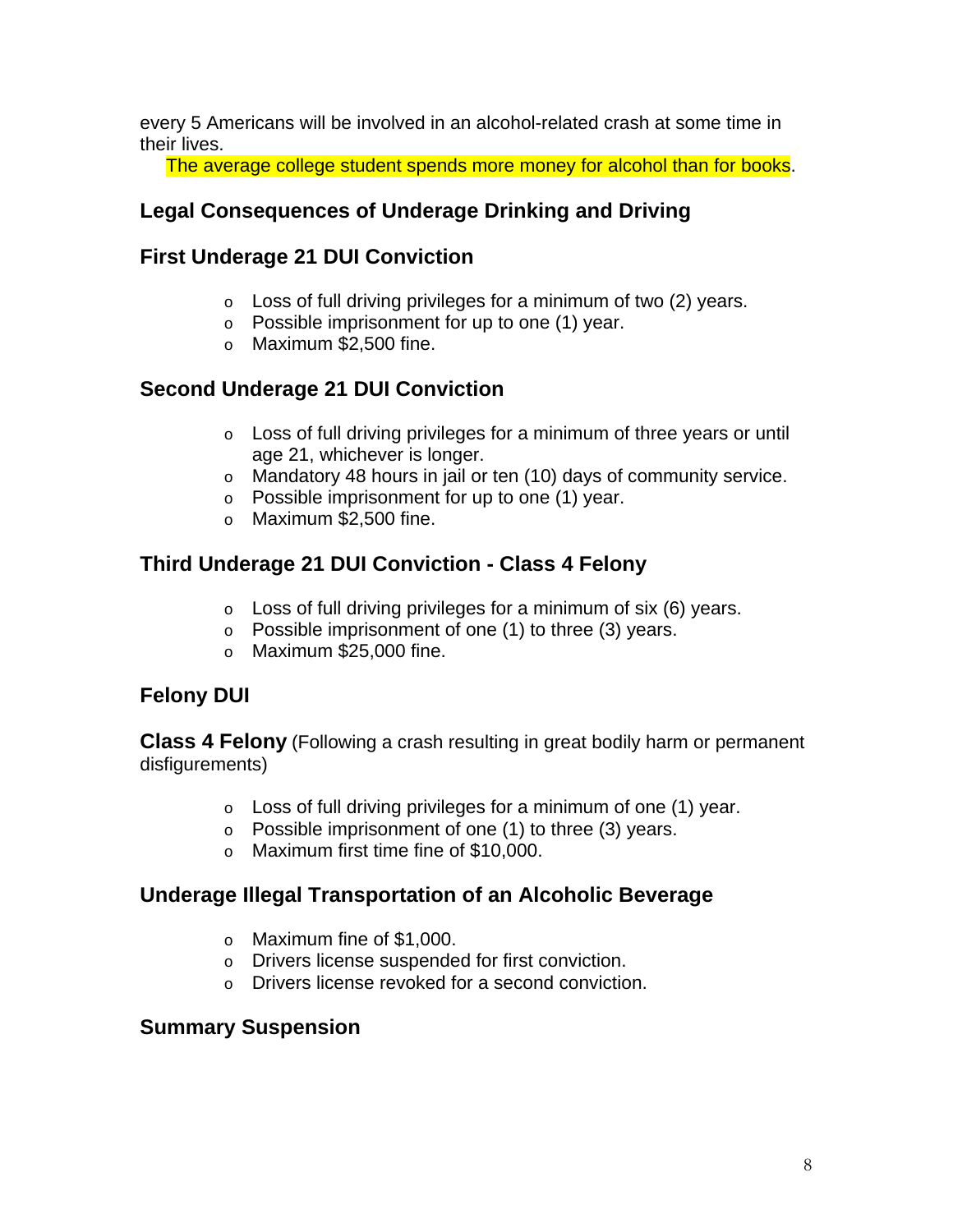- o A chemical test indicating a blood alcohol concentration (BAC) of .10 or greater results in a three (3) month drivers license suspension.
- $\circ$  Refusal to submit to a chemical test(s) results in a six (6) month license suspension.
- o For subsequent offenses, a chemical test indicating a BAC of .10 or greater results in a 12-month drivers license suspension. Refusal to submit to a chemical test(s) results in a 24-month drivers license suspension.

## **Possession of Alcoholic Beverages**

 It is illegal for any person under the age of 21 to have alcoholic beverages in their possession, whether open or unopened. Penalties include:

 $\circ$  A maximum of \$2,500 fine and up to one (1) year in jail.

## **Using a Fake Illinois Drivers License or ID Card**

 The penalties for using false IDs are serious and could change your life forever.

- o Obtaining a drivers license through false affidavit is punishable by 2-5 years in prison and a maximum \$25,000 fine.
- o Subject to a fine of not less than \$500 and at least 25 hours of community service.
- o Allowing another person to use your identification documents to apply for a drivers license or ID card is punishable by 1-3 years in prison and a maximum \$25,000 fine.

# **Zero Tolerance Law for Underage Drinking and Driving**

 Zero tolerance is a state law that went into effect on January 1, 1995. The law provides for suspension of the driving privileges of any person under the age of 21 who drives after consuming alcohol. As the name **Zero Tolerance** suggests, any trace of alcohol in a young person's system can result in a suspended drivers license. The only exception are minors who consume alcohol as part of a religious service or those who ingest a prescribed or recommended dosage of medicine containing alcohol.

## **Penalties for Drinking and Driving**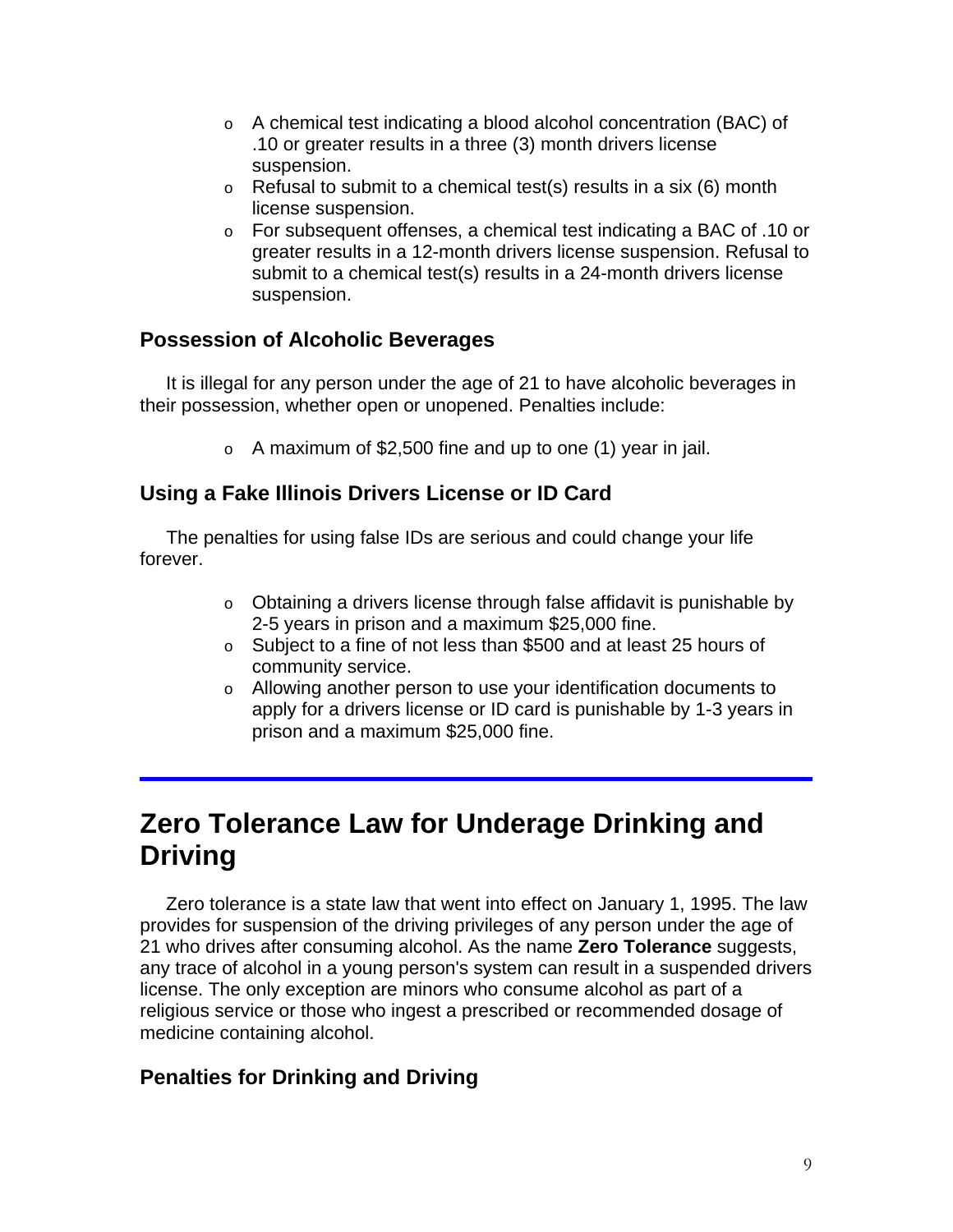The Zero Tolerance Law provides that minors suspected of driving under the influence can have their driving privileges suspended even if they're not intoxicated at the .08 BAC level. The following table shows the length of time your driving privileges may be suspended under the Zero Tolerance Law (for BAC of .01 or greater) and DUI Laws (for BAC of .08 or greater). The loss of driving privileges is greater if you refuse to take a sobriety test.

|               |                        | <b>Under Zero Tolerance Law</b> | <b>Under DUI Laws</b>           |                                 |  |
|---------------|------------------------|---------------------------------|---------------------------------|---------------------------------|--|
|               | <b>If Test Refused</b> |                                 |                                 | <b>If Test Refused</b>          |  |
| 1st Violation | 3 Months               | 6 Months                        | 2 Years                         | 2 Years                         |  |
| 2nd Violation | 1 Year                 | 2 Years                         | Until age 21<br>3 Years Minimum | Until age 21<br>3 Years Minimum |  |

## **Effect on Your Driving Record**

- **Zero Tolerance** (BAC of .01 or greater) -- Except during suspension period, it will not appear in the offenders on public driving record as long as there is no subsequent suspension
- **DUI Conviction** (BAC of .08 or greater) -- Permanently on the offenders public driving record

Under certain conditions, you may be charged with DUI even though your BAC is below .08.

# **Blood Alcohol Content Table**

 This table shows the effects of alcohol on a normal person of a given body weight. This table is not a license to drink irresponsibly. You should avoid drinking and driving under all circumstances. Everyone is different, and alcohol effects each person in a slightly different way. Only you know your limits. Please drink within them.

Levels of Intoxication:

One drink equals:

- 1 oz. 86 proof Liquor, or
- 3 oz. wine, or
- 12 oz. Beer
- BAC less than .05% Caution
- BAC .05 to .079% -

#### **Driving Impaired**

• BAC .08% & up -

#### **Presumed Under the Influence**